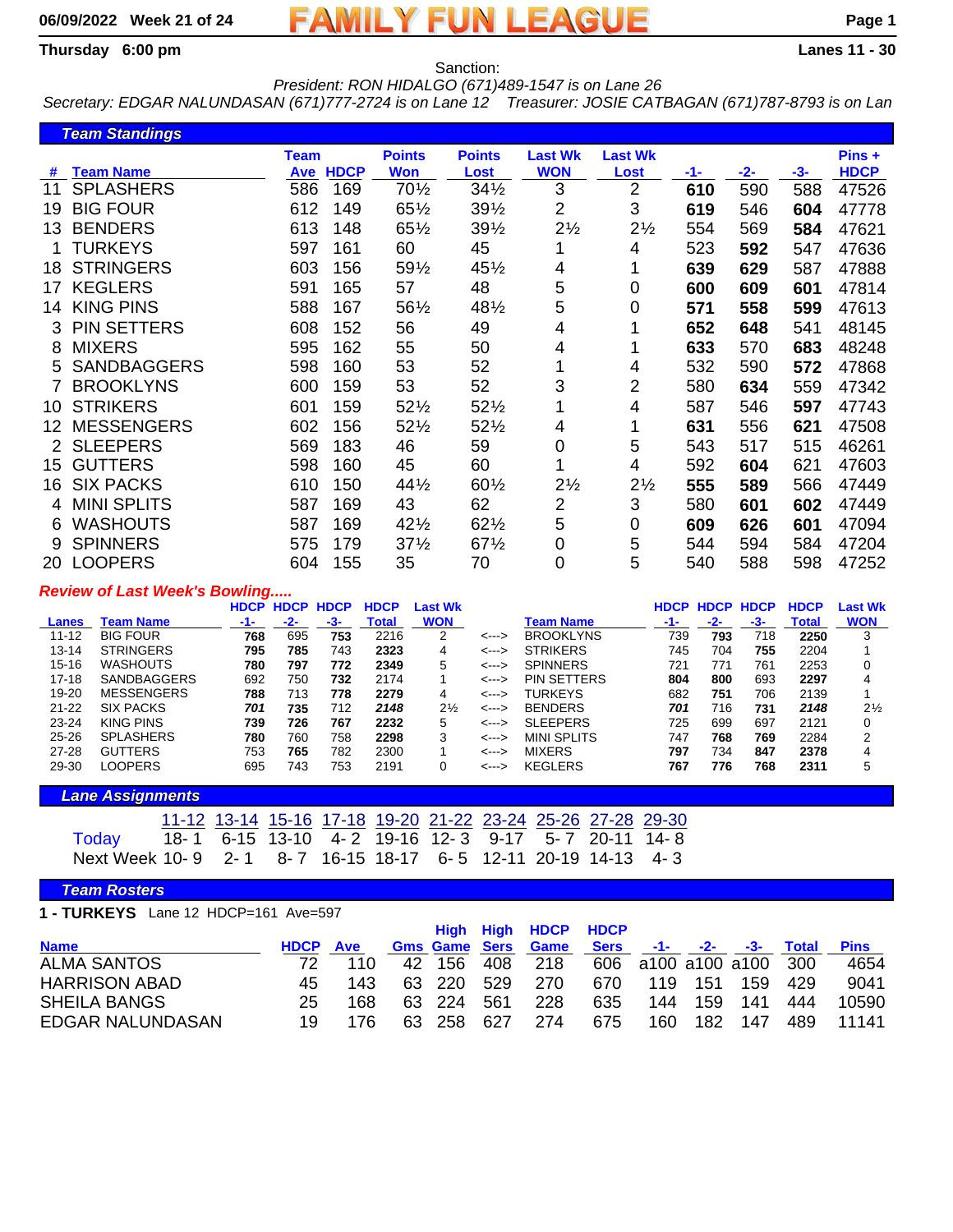#### **06/09/2022 Week 21 of 24 FAMILY FUN LEAGUE Page 2**

## **2 - SLEEPERS** Lane 18 HDCP=183 Ave=569

|                         |             |            |                      |     | High High HDCP HDCP |             |         |                        |       |             |
|-------------------------|-------------|------------|----------------------|-----|---------------------|-------------|---------|------------------------|-------|-------------|
| <b>Name</b>             | <b>HDCP</b> | <b>Ave</b> | <b>Gms Game Sers</b> |     | <b>Game</b>         | <b>Sers</b> |         | -1- -2- -3- 1          | Total | <b>Pins</b> |
| <b>LILIAN GUTIERREZ</b> | 63          | 121        | 63 164 427           |     | 227                 | 619         |         | 124 104 100 328        |       | 7664        |
| <b>HILDA PELLACANI</b>  | 55.         | 131        | 45 193               | 462 | 245                 |             |         | 621 a121 a121 a121 363 |       | 5902        |
| <b>MARK JORGE</b>       | 44          | 144        | 42 219               | 497 | 263                 | 629         | 135 129 | - 131                  | 395   | 6077        |
| <b>ZAYNE ZAMORA</b>     |             | 173        | 39 235               | 650 | 225                 |             |         | 580 a163 a163 a163     | 489   | 6781        |

## **3 - PIN SETTERS** Lane 22 HDCP=152 Ave=608

|     |      |                                                               |  |                                                      |                           |                             |     |     |                | <b>Pins</b>                                            |
|-----|------|---------------------------------------------------------------|--|------------------------------------------------------|---------------------------|-----------------------------|-----|-----|----------------|--------------------------------------------------------|
| 44  | 145  |                                                               |  | - 249                                                | 677                       |                             |     |     | -468           | 8742                                                   |
| 56. | 129. |                                                               |  | 240                                                  | 642                       |                             |     |     |                | 7390                                                   |
|     | 166  |                                                               |  | 243                                                  | 684                       |                             | 180 | 154 | 500            | 10462                                                  |
| 25  | 168. |                                                               |  | -239                                                 | 616                       | 187                         | 189 |     |                | 10625                                                  |
|     |      | <b>J - FIN JLITLING</b> LATE ZZ TIDUF=13Z AVE=000<br>HDCP Ave |  | 60 203 539<br>57 184 474<br>63 216 603<br>63 216 551 | <b>Gms Game Sers Game</b> | High High HDCP HDCP<br>Sers |     | 166 | $-1$ $-2$ $-2$ | -3- Total<br>172 168 128<br>127 111 120 358<br>139 515 |

## **4 - MINI SPLITS** Lane 17 HDCP=169 Ave=587

| $\tau$ - IVIIIVI OI LIIO LARCHU II ROO - 100 AVC-007 |                 |     |  |            |     |                           |      |  |         |         |                        |      |  |  |
|------------------------------------------------------|-----------------|-----|--|------------|-----|---------------------------|------|--|---------|---------|------------------------|------|--|--|
|                                                      |                 |     |  |            |     | High High HDCP HDCP       |      |  |         |         |                        |      |  |  |
| <b>Name</b>                                          | <b>HDCP</b> Ave |     |  |            |     | <b>Gms Game Sers Game</b> | Sers |  |         |         | -1- -2- -3- Total Pins |      |  |  |
| <b>CHEL BARRETT</b>                                  |                 | 112 |  | 60 163 407 |     | -234                      | 620  |  | 93 121  |         | 88 302                 | 6775 |  |  |
| <b>CHRIS BALUYUT</b>                                 | 52              | 135 |  | 60 203     | 474 | 257                       | 633  |  | 164 117 | 193 474 |                        | 8143 |  |  |
| NOEL CRUZ                                            | 24              | 169 |  | 57 221     | 569 | 245                       | 647  |  | 168 191 | 156 515 |                        | 9671 |  |  |
| <b>MANNY TAGLE</b>                                   | 23.             |     |  | 45 248     | 606 | 270                       | 672  |  | 155 172 | 165     | 492                    | 7719 |  |  |

## **5 - SANDBAGGERS** Lane 25 HDCP=160 Ave=598

|                       |                 |      |            |     | High High HDCP HDCP       |      |     |     |                        |                   |       |
|-----------------------|-----------------|------|------------|-----|---------------------------|------|-----|-----|------------------------|-------------------|-------|
| <b>Name</b>           | <b>HDCP</b> Ave |      |            |     | <b>Gms Game Sers Game</b> | Sers |     |     |                        | -1- -2- -3- Total | Pins  |
| <b>CONRAD SY</b>      | 56              | 129  | 57 197 438 |     | -250                      | 609  |     |     | 95 113 124 332         |                   | 7384  |
| MIYUKI KIM            | 39              | 151  |            |     | 58 235 592 278            |      |     |     | 712 a141 a141 a141 423 |                   | 8761  |
| <b>FORT FABELLA</b>   | 36              | 155  | 57 211     | 501 | 225                       |      |     |     | 603 a145 a145 a145 435 |                   | 8848  |
| <b>NICK GUTIERREZ</b> | 29.             | 163. | 63 232     | 567 | 261                       | 654  | 151 | 191 | 162                    | 504               | 10311 |

## **6 - WASHOUTS** Lane 13 HDCP=169 Ave=587

|                      |             |            |                      |      | High High HDCP HDCP |             |     |             |             |           |      |
|----------------------|-------------|------------|----------------------|------|---------------------|-------------|-----|-------------|-------------|-----------|------|
| <b>Name</b>          | <b>HDCP</b> | <b>Ave</b> | <b>Gms Game Sers</b> |      | <b>Game</b>         | <b>Sers</b> |     | $-1 - 2 -$  |             | -3- Total | Pins |
| <b>BERNA SY</b>      | 58          | 127        | 57 173 427           |      | 230                 | 598         |     | 113 131     | 131 375     |           | 7274 |
| <b>DING BALAGTAS</b> | 47          | 141        | 54 189               | 497  | 237                 | 641         |     | 165 146     | 148         | 459       | 7649 |
| <b>BAL PEREZ</b>     |             | 153        | 61 226               | -558 | 226                 | 609         |     | 150 185 148 |             | 483       | 9389 |
| <b>JOHN MERCADO</b>  |             | 166.       | 27 213               | 595  | 246                 | 694         | 181 |             | 164 174 519 |           | 4500 |

## **7 - BROOKLYNS** Lane 26 HDCP=159 Ave=600

|                      |             |            |    |            |     | High High HDCP HDCP       |             |       |                 |     |       |             |
|----------------------|-------------|------------|----|------------|-----|---------------------------|-------------|-------|-----------------|-----|-------|-------------|
| <b>Name</b>          | <b>HDCP</b> | <b>Ave</b> |    |            |     | <b>Gms Game Sers Game</b> | <b>Sers</b> | $-1-$ | $ -2$ $-$       | -3- | Total | <b>Pins</b> |
| <b>RUEL CAMAQUIN</b> | 59          | 126.       |    | 42 168 442 |     | 225                       | 620         |       | 127 110 130 367 |     |       | 5296        |
| DANSEL NARCIS        | 36          | 155        | 27 | - 200      | 498 | 236                       | 609         |       | 145 200         | 137 | 482   | 4201        |
| CARLO SANTOS         | 36          | 154        |    | 54 212     | 506 | 248                       | 616         | 136   | -127            | 130 | -393  | 8320        |
| <b>RON HIDALGO</b>   | 28          | 165.       |    | 54 221     | 551 | 249                       | 620         | 172   | 197             | 162 | - 531 | 8919        |

## **8 - MIXERS** Lane 30 HDCP=162 Ave=595

|    | <b>Ave</b> |             |  |                            |            | <b>Sers</b>               |                     |  |     |                        | Pins                                            |  |  |  |
|----|------------|-------------|--|----------------------------|------------|---------------------------|---------------------|--|-----|------------------------|-------------------------------------------------|--|--|--|
| 80 | 99         |             |  |                            | 235        | 654                       |                     |  |     |                        | 6296                                            |  |  |  |
| 41 | 148        |             |  | 508                        | 242        | 618                       |                     |  |     | 456                    | 8471                                            |  |  |  |
| 31 | 161        |             |  | 541                        | 237        | 640                       |                     |  |     | 509                    | 8718                                            |  |  |  |
| 10 | 187        |             |  | 640                        | 246        | 664                       | 191                 |  |     | 597                    | 11815                                           |  |  |  |
|    |            | <b>HDCP</b> |  | 57 200<br>54 205<br>63 236 | 63 146 390 | <b>Gms Game Sers Game</b> | High High HDCP HDCP |  | 149 | 191 118 147<br>185 221 | -1- -2- -3- Total<br>102 112 110 324<br>155 205 |  |  |  |

## **9 - SPINNERS** Lane 23 HDCP=179 Ave=575

| <b>HDCP</b> | Ave  |  |                  |            | <b>Sers</b>                                |                     |     | -3-                | Total            | <b>Pins</b>                                          |
|-------------|------|--|------------------|------------|--------------------------------------------|---------------------|-----|--------------------|------------------|------------------------------------------------------|
| 66          |      |  |                  | 221        | 611                                        |                     |     |                    |                  | 7433                                                 |
| 52.         | 135. |  |                  | -228       |                                            |                     |     |                    |                  | 4487                                                 |
|             | 166. |  | 569              | -231       |                                            |                     |     |                    |                  | 9500                                                 |
| 34          | 157  |  | 560              | 243        | 617                                        |                     |     | 160.               | 492              | 9479                                                 |
|             |      |  | 57 233<br>60 213 | 63 156 407 | <b>Gms Game Sers</b><br>Game<br>33 183 472 | High High HDCP HDCP | 619 | $-1 - 2 -$<br>160. | 116 130<br>- 172 | 140 386<br>112 136 128 376<br>649 a156 a156 a156 468 |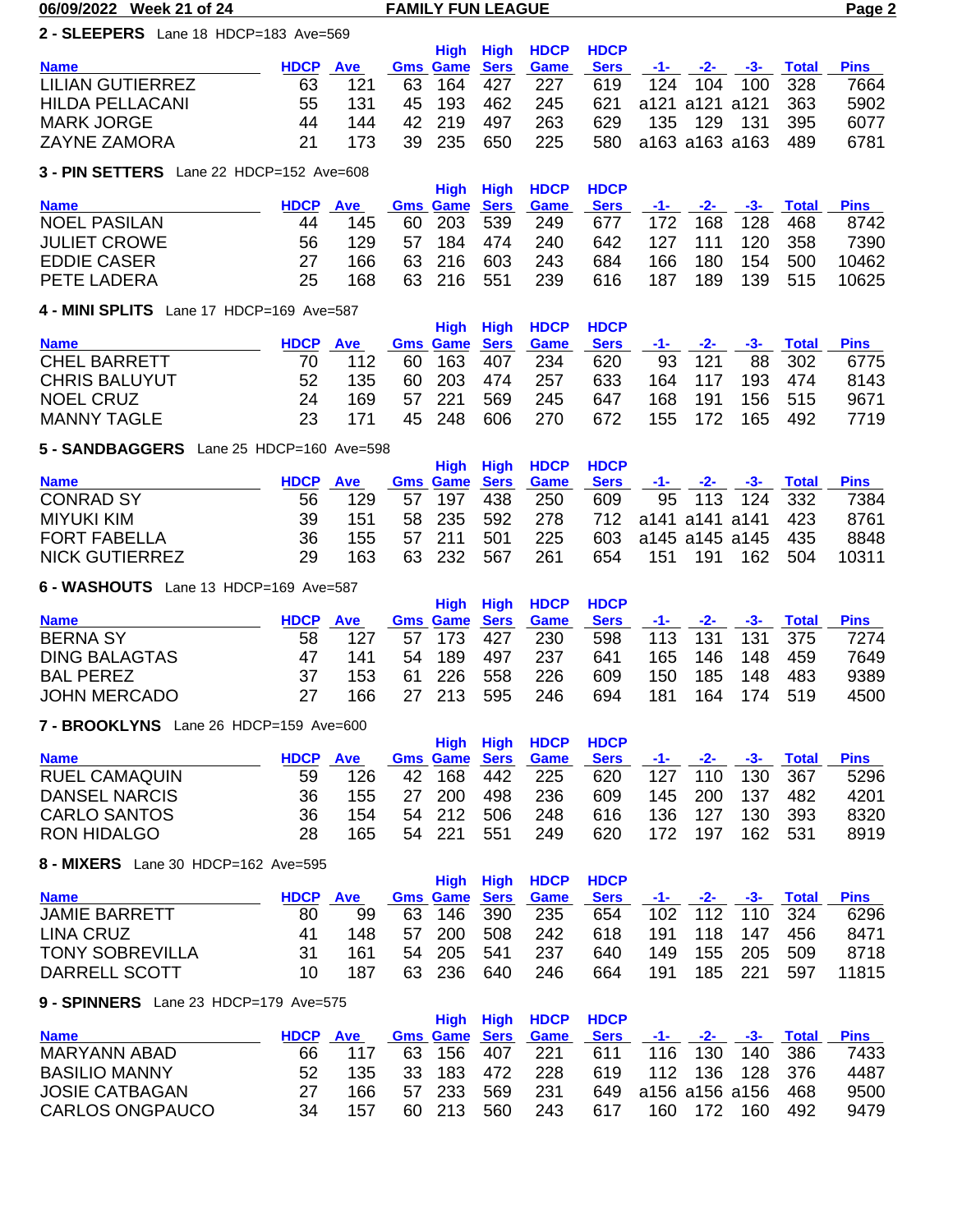#### **10 - STRIKERS** Lane 16 HDCP=159 Ave=601

|                      |                 |      |            | High High HDCP HDCP                   |      |  |                     |                        |       |
|----------------------|-----------------|------|------------|---------------------------------------|------|--|---------------------|------------------------|-------|
| <b>Name</b>          | <b>HDCP</b> Ave |      |            | <b>Gms Game Sers Game</b>             | Sers |  |                     | -1- -2- -3- Total Pins |       |
| LOTA HIDALGO         | 68              | 115. |            | 18 146 373 205 575 a105 a105 a105 315 |      |  |                     |                        | 2074  |
| <b>CORA DELA PAZ</b> | 40.             | 150. |            | 63 195 516 232                        |      |  | 605 140 133 134 407 |                        | 9463  |
| <b>ART SALAZAR</b>   |                 | 161  | 51 202 541 | 230                                   | 637  |  | 172 153 166 491     |                        | 8253  |
| ALAN VITUG           | 20.             | 175  | 63 219 624 | -231                                  | 663  |  |                     | 170 155 192 517        | 11079 |

## **11 - SPLASHERS** Lane 28 HDCP=169 Ave=586

|                          |             |     |     |                      |      | High High HDCP HDCP |             |      |       |     |       |             |
|--------------------------|-------------|-----|-----|----------------------|------|---------------------|-------------|------|-------|-----|-------|-------------|
| <b>Name</b>              | <b>HDCP</b> | Ave |     | <b>Gms Game Sers</b> |      | <b>Game</b>         | <b>Sers</b> | -1-  | $-2-$ | -3- | Total | <b>Pins</b> |
| <b>JOMAR ALCALDE</b>     | 48          | 140 | 60. | 182 473              |      | 232                 | 620         | 170. | 151   | 132 | -453  | 8409        |
| <b>LUCIE EVANGELISTA</b> | 49.         | 138 | 63. | 188                  | 463  | 224                 | 607         | 151  | 154   | 126 | -431  | 8694        |
| <b>CESAR REQUINA</b>     | 40.         | 149 |     | 60 202               | -512 | 242                 | 632         | 147  | 149   | 170 | 466   | 8984        |
| <b>NELSON DEGALA</b>     | 32          | 159 |     | 63 206               | 529  | 230                 | 614         | 142  | 136   | 160 | 438   | 10036       |

#### **12 - MESSENGERS** Lane 21 HDCP=156 Ave=602

| <b>IZ</b> = <b>MEOOENOENO</b> Edito ZT TIDOI = 100 7WC=00Z |            |  |       |                                   |      |                      |                     |      |     |                      |                |
|------------------------------------------------------------|------------|--|-------|-----------------------------------|------|----------------------|---------------------|------|-----|----------------------|----------------|
|                                                            |            |  |       |                                   |      |                      |                     |      |     |                      |                |
| <b>HDCP</b>                                                | <b>Ave</b> |  |       |                                   | Game | <b>Sers</b>          |                     |      |     | Total                | <b>Pins</b>    |
| 52                                                         | 134        |  |       | 461                               | 230  | 606                  |                     |      |     |                      | 7243           |
| 44                                                         | 144        |  | - 194 |                                   | 242  | 672                  | 156                 | 136  | 157 | 449                  | 8685           |
| 32                                                         | 160        |  |       | 582                               | 244  | 681                  | 202                 | -191 | 189 | 582                  | 9144           |
| 28                                                         | 164        |  |       | 555                               | 234  | 621                  | 178.                | 122  | 161 | -461                 | 8897           |
|                                                            |            |  |       | 54 187<br>60.<br>57 214<br>54 212 | -528 | <b>Gms Game Sers</b> | High High HDCP HDCP |      |     | $-1$ - $-2$ - $-3$ - | 95 107 114 316 |

#### **13 - BENDERS** Lane 15 HDCP=148 Ave=613

|                        |             |      |     |                      |     | High High HDCP HDCP |             |      |     |                        |       |       |
|------------------------|-------------|------|-----|----------------------|-----|---------------------|-------------|------|-----|------------------------|-------|-------|
| <b>Name</b>            | <b>HDCP</b> | Ave  |     | <b>Gms Game Sers</b> |     | Game                | <b>Sers</b> |      |     | -1- -2- -3- Total      |       | Pins  |
| NAI BROWN              | 36          | 154  |     | 54 201 555           |     | -238                |             |      |     | 675 a144 a144 a144 432 |       | 8319  |
| <b>WENG CONCEPCION</b> | 39.         | 151  |     | 48 202 517           |     | 242                 |             |      |     | 635 a141 a141 a141 423 |       | 7290  |
| <b>JOHN VILLAGOMEZ</b> | 44          | 145. |     | 45 206               | 551 | 224                 | 585         | 120  | 128 | 141                    | - 389 | 6531  |
| JOSE NATIVIDAD         | 29          | 163  | 63. | 244                  | 557 | 274                 | 662         | 149. | 156 | 158                    | 463   | 10274 |

#### **14 - KING PINS** Lane 29 HDCP=167 Ave=588

|                        |             |            |     |                      |     | High High HDCP HDCP |             |       |     |         |              |             |
|------------------------|-------------|------------|-----|----------------------|-----|---------------------|-------------|-------|-----|---------|--------------|-------------|
| <b>Name</b>            | <b>HDCP</b> | <b>Ave</b> |     | <b>Gms Game Sers</b> |     | Game                | <b>Sers</b> | $-1-$ | -2- | -3-     | <b>Total</b> | <b>Pins</b> |
| <b>MARIFE PEPITO</b>   | 79          | 101        |     | 60 147 397           |     | 231                 | 649         | 81    | 130 |         | 125 336      | 6086        |
| <b>TINA MACAM</b>      | 36          | 154        |     | 36 200 517           |     | 238                 | 631         | 171   | 139 | 154     | 464          | 5563        |
| <b>ROSEN MIGUEL</b>    | 36          | 154        |     | 60 209               | 529 | 233                 | 640         | 149.  | 123 |         | 146 418      | 9253        |
| <b>JARED GUTIERREZ</b> | 16          | 179        | 63. | -233                 | 634 | 249                 | 682         | 170.  | 166 | 174 510 |              | 11324       |

#### **15 - GUTTERS** Lane 14 HDCP=160 Ave=598

|                       |             |            |                      | High High HDCP HDCP |             |     |                      |                        |         |             |
|-----------------------|-------------|------------|----------------------|---------------------|-------------|-----|----------------------|------------------------|---------|-------------|
| <b>Name</b>           | <b>HDCP</b> | <b>Ave</b> | <b>Gms Game Sers</b> | Game                | <b>Sers</b> |     | $-1$ - $-2$ - $-3$ - |                        | Total   | <b>Pins</b> |
| <b>NIKKI MESA</b>     |             | 111        | 51 156 383           | 228                 | 583         |     |                      | 95 122 101 318         |         | 5688        |
| <b>MALOU BRIGINO</b>  | 46          | 142.       | 54 196 479           | 242                 | 620         | 147 | 169                  | 163                    | 479     | 7685        |
| RENE CARIASO          | 25          | 168        | 63 214 571           | 240                 | 639         | 183 | 146                  |                        | 190 519 | 10643       |
| <b>GOMES MARTINEZ</b> | 18.         | 177        | 51 238 617           | 257                 |             |     |                      | 665 a167 a167 a167 501 |         | 9034        |

#### **16 - SIX PACKS** Lane 20 HDCP=150 Ave=610

| $10 - 31$          |                 |      |  |        |       |                           |             |       |                 |         |       |             |
|--------------------|-----------------|------|--|--------|-------|---------------------------|-------------|-------|-----------------|---------|-------|-------------|
|                    |                 |      |  |        |       | High High HDCP HDCP       |             |       |                 |         |       |             |
| <b>Name</b>        | <b>HDCP</b> Ave |      |  |        |       | <b>Gms Game Sers Game</b> | <b>Sers</b> | $-1-$ | $-2-$           | - 3- 3- | Total | <b>Pins</b> |
| PETER GUEVARA      | 61              | 123. |  | 54 176 | - 455 | -237                      | 620         |       | 108 130 124 362 |         |       | 6689        |
| OSCAR DELFIN       | 28              | 164  |  | 63 232 | 568   | 259                       | 649         |       | 154 171         | 142     | 467   | 10366       |
| MIKE MACAM         |                 | 166  |  | 33 209 | 568   | 219                       | 604         |       | 163 179         | -139    | -481  | 5493        |
| <b>JOE BARRETT</b> | 34              | 157  |  | 27 211 | 554   | 234                       | 647         | 130   | 109             | -161    | 400   | 4246        |
|                    |                 |      |  |        |       |                           |             |       |                 |         |       |             |

## **17 - KEGLERS** Lane 24 HDCP=165 Ave=591

|     |     |                 |                  |      |                                                           |                     |     |         | <b>Pins</b>                                                                            |
|-----|-----|-----------------|------------------|------|-----------------------------------------------------------|---------------------|-----|---------|----------------------------------------------------------------------------------------|
| 61  | 123 |                 |                  |      | 646                                                       |                     |     |         | 7754                                                                                   |
| 36. | 154 |                 |                  | -238 |                                                           |                     |     |         | 8340                                                                                   |
| 39. | 151 |                 | 540              | 237  | 654                                                       |                     |     |         | 9534                                                                                   |
| 29. | 163 |                 | 559              | 228  | 646                                                       |                     | 128 | 425     | 8320                                                                                   |
|     |     | <b>HDCP</b> Ave | 63 197<br>51 198 |      | <b>Gms Game Sers Game</b><br>63 203 454 267<br>54 234 537 | High High HDCP HDCP |     | 154 143 | Sers -1- -2- -3- Total<br>146 164 132 442<br>645 a144 a144 a144 432<br>156 158 197 511 |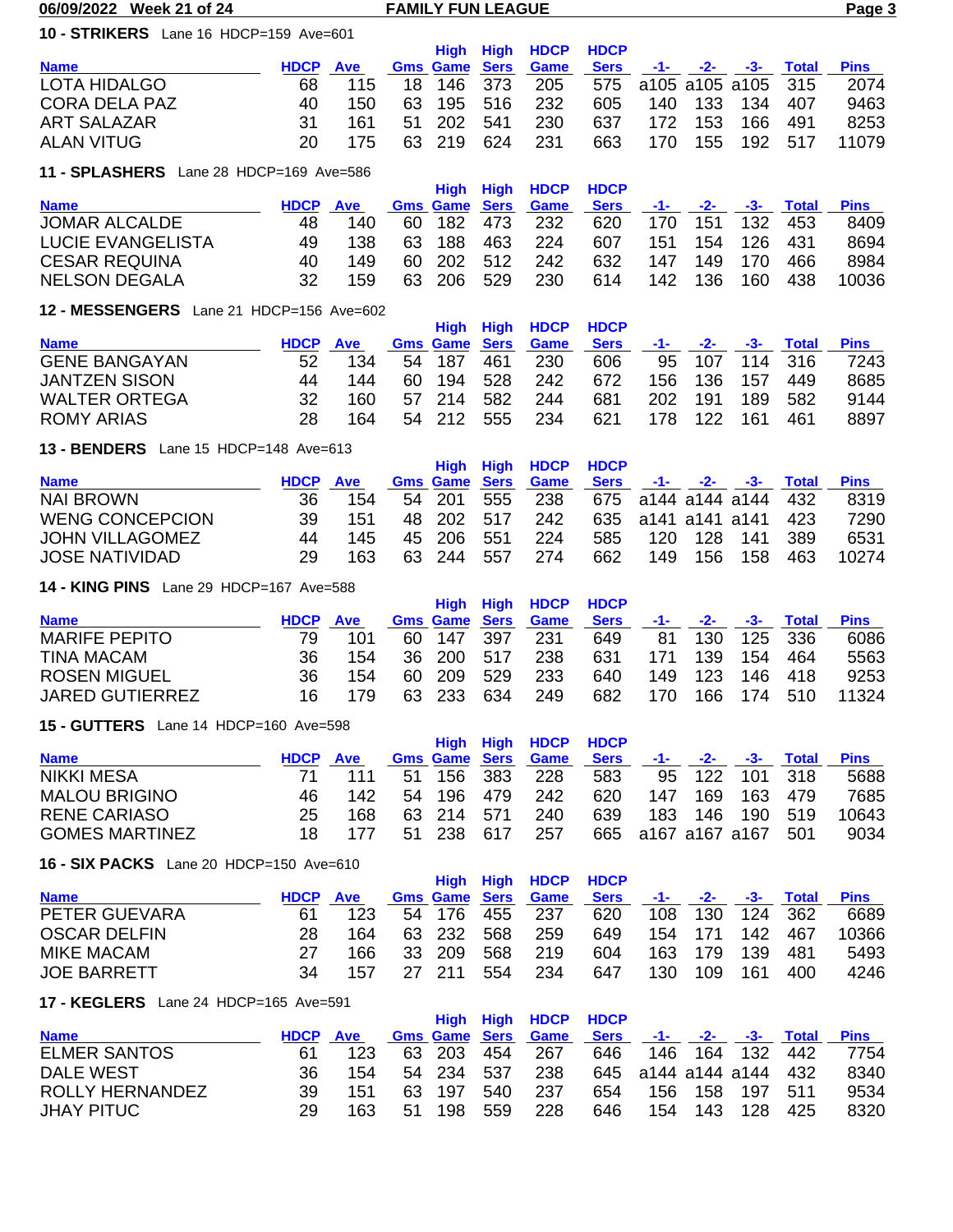#### **18 - STRINGERS** Lane 11 HDCP=156 Ave=603

|    | <b>Ave</b> |             |      |                         |         | <b>Sers</b>                  |                     |     |                                   |         | <b>Pins</b>        |
|----|------------|-------------|------|-------------------------|---------|------------------------------|---------------------|-----|-----------------------------------|---------|--------------------|
| 76 | 105        |             |      |                         | 221     | 574                          |                     |     | 90.                               |         | 6351               |
| 37 | 153        | 57          | -200 | 540                     | 238     | 654                          | 191                 | 157 | 134                               | 482     | 8748               |
| 23 |            |             |      | 591                     | 243     | 627                          |                     |     |                                   | 489     | 9584               |
| 20 | 174        |             |      | 640                     | 275     | 709                          | 168                 | 194 | 188                               | 550     | 10495              |
|    |            | <b>HDCP</b> |      | 60.<br>56 237<br>60 252 | 145 349 | <b>Gms Game Sers</b><br>Game | High High HDCP HDCP |     | $-1 - 2 -$<br>- 116<br>128<br>152 | 162 175 | -3- Total<br>- 334 |

# **19 - BIG FOUR** Lane 19 HDCP=149 Ave=612

|                           |    |            |  |                      |     | High High HDCP HDCP |             |                        |       |     |              |             |
|---------------------------|----|------------|--|----------------------|-----|---------------------|-------------|------------------------|-------|-----|--------------|-------------|
| <b>Name</b>               |    | <b>Ave</b> |  | <b>Gms Game Sers</b> |     | <b>Game</b>         | <b>Sers</b> | $-1-$                  | $-2-$ | -3- | <b>Total</b> | <b>Pins</b> |
| ALDWIN ACABADO            | 61 | 123        |  | 63 166 423           |     | 224                 | 603         | 132                    | 120   |     | 130 382      | 7808        |
| RAUL PANLASIGUI           | 28 | 165.       |  | 63 223               | 547 | 238                 | 624         | 148.                   | 128   | 148 | 424          | 10424       |
| <b>TRINITY NALUNDASAN</b> | 34 | 157        |  | 54 212               | 542 | 246                 | 644         | 182                    | 141   | 169 | 492          | 8480        |
| <b>MIKE BROWN</b>         | 26 | 167        |  | 60 233 617           |     | 258                 |             | 692 a157 a157 a157 471 |       |     |              | 10053       |
|                           |    |            |  |                      |     |                     |             |                        |       |     |              |             |

## **20 - LOOPERS** Lane 27 HDCP=155 Ave=604

|                         |    |            |    |                      |     | High High HDCP HDCP |             |      |                |                        |              |             |
|-------------------------|----|------------|----|----------------------|-----|---------------------|-------------|------|----------------|------------------------|--------------|-------------|
| <b>Name</b>             |    | <b>Ave</b> |    | <b>Gms Game Sers</b> |     | <b>Game</b>         | <b>Sers</b> | -1-  | $-2-$          | - 3-                   | <b>Total</b> | <b>Pins</b> |
| <b>RIZA VINLUAN</b>     | 53 | 133        |    | 54 168               | 435 | 219                 |             |      |                | 591 a123 a123 a123 369 |              | 7184        |
| <b>EDMUND BATAPA</b>    | 45 | 143        |    | 60 213               | 547 | 257                 | 679         | 109. | 157            | 167                    | 433          | 8620        |
| <b>ARNOLD HERNANDEZ</b> | 39 | 151        |    | 60 207               | 527 | 247                 | 641         |      | a141 a141 a141 |                        | 423          | 9073        |
| AARON HERNANDEZ         | 18 | 177        |    | 6 224                | 534 |                     |             |      | a167 a167 a167 |                        | 501          | 1065        |
| <b>ERIC PASTRANA</b>    | 31 | 161        | 33 | 190                  | 519 | 219                 | 608         |      |                |                        |              | 5326        |

# *Last Week's Top Scores*

#### *MEN'S A*

| <b>Men</b>       | <b>Scratch Game</b><br><b>Scratch Series</b> | DARRELL SCOTT<br>221<br>DARRELL SCOTT<br>597 | 194 ART GATMEN<br>550 ART GATMEN | 192 ALAN VITUG<br><b>JOHN MERCADO</b><br>519 |
|------------------|----------------------------------------------|----------------------------------------------|----------------------------------|----------------------------------------------|
|                  | Handicap Game                                | DARRELL SCOTT<br>232                         | 214 ART GATMEN                   | 211 ALAN VITUG                               |
|                  | <b>Handicap Series</b>                       | 630 DARRELL SCOTT                            | 610 ART GATMEN                   | 603 JOHN MERCADO                             |
| <b>MEN'S B</b>   |                                              |                                              |                                  |                                              |
| <b>Men</b>       | <b>Scratch Game</b>                          | 205 TONY SOBREVILLA                          | 202 WALTER ORTEGA                | 200 DANSEL NARCIS                            |
|                  | <b>Scratch Series</b>                        | 582 WALTER ORTEGA                            | <b>RON HIDALGO</b><br>531        | 519 RENE CARIASO                             |
|                  | Handicap Game                                | 245 CHRIS BALUYUT                            | 237 ROLLY HERNANDEZ              | 237 TONY SOBREVILLA                          |
|                  | <b>Handicap Series</b>                       | 681 WALTER ORTEGA                            | 631 ROLLY HERNANDEZ              | 630 CHRIS BALUYUT                            |
| <b>MEN'S C</b>   |                                              |                                              |                                  |                                              |
| <b>Men</b>       | <b>Scratch Game</b>                          | 172 NOEL PASILAN                             | 170 JOMAR ALCALDE                | 164 ELMER SANTOS                             |
|                  | <b>Scratch Series</b>                        | <b>NOEL PASILAN</b><br>468                   | 453 JOMAR ALCALDE                | <b>JANTZEN SISON</b><br>449                  |
|                  | Handicap Game                                | <b>ELMER SANTOS</b><br>227                   | 218 JOMAR ALCALDE                | 216 NOEL PASILAN                             |
|                  | <b>Handicap Series</b>                       | 631<br><b>ELMER SANTOS</b>                   | 600 NOEL PASILAN                 | 597 JOMAR ALCALDE                            |
| <b>WOMEN'S A</b> |                                              |                                              |                                  |                                              |
| <b>Women</b>     | <b>Scratch Game</b>                          | <b>LINA CRUZ</b><br>191                      | <b>182 TRINITY NALUNDASAN</b>    | 159 SHEILA BANGS                             |
|                  | <b>Scratch Series</b>                        | <b>TRINITY NALUNDASAN</b><br>492             | 456 LINA CRUZ                    | 444 SHEILA BANGS                             |
|                  | Handicap Game                                | 232<br><b>LINA CRUZ</b>                      | 217 TRINITY NALUNDASAN           | 183 SHEILA BANGS                             |
|                  | <b>Handicap Series</b>                       | 597 TRINITY NALUNDASAN                       | 579 LINA CRUZ                    | 516 SHEILA BANGS                             |
| <b>WOMEN'S B</b> |                                              |                                              |                                  |                                              |
| <b>Women</b>     | <b>Scratch Game</b>                          | ROWENA ORTEGA<br>191                         | <b>TINA MACAM</b><br>171         | <b>MALOU BRIGINO</b><br>169                  |
|                  | <b>Scratch Series</b>                        | ROWENA ORTEGA<br>482                         | <b>MALOU BRIGINO</b><br>479      | <b>TINA MACAM</b><br>464                     |
|                  | Handicap Game                                | 228 ROWENA ORTEGA                            | 216 MALOU BRIGINO                | <b>TINA MACAM</b><br>207                     |
|                  | <b>Handicap Series</b>                       | 620 MALOU BRIGINO                            | 593 ROWENA ORTEGA                | 581 LUCIE EVANGELISTA                        |
| <b>WOMEN'S C</b> |                                              |                                              |                                  |                                              |
| <b>Women</b>     | <b>Scratch Game</b>                          | MARYANN ABAD<br>140                          | 130 MARIFE PEPITO                | 128 JULIANA SANTOS                           |
|                  | <b>Scratch Series</b>                        | MARYANN ABAD<br>386                          | 336 MARIFE PEPITO                | 334 JULIANA SANTOS                           |
|                  | Handicap Game                                | <b>MARIFE PEPITO</b><br>210                  | <b>MARYANN ABAD</b><br>206       | 204 JULIANA SANTOS                           |
|                  | <b>Handicap Series</b>                       | 584 MARYANN ABAD                             | 576 MARIFE PEPITO                | 564 JAMIE BARRETT                            |